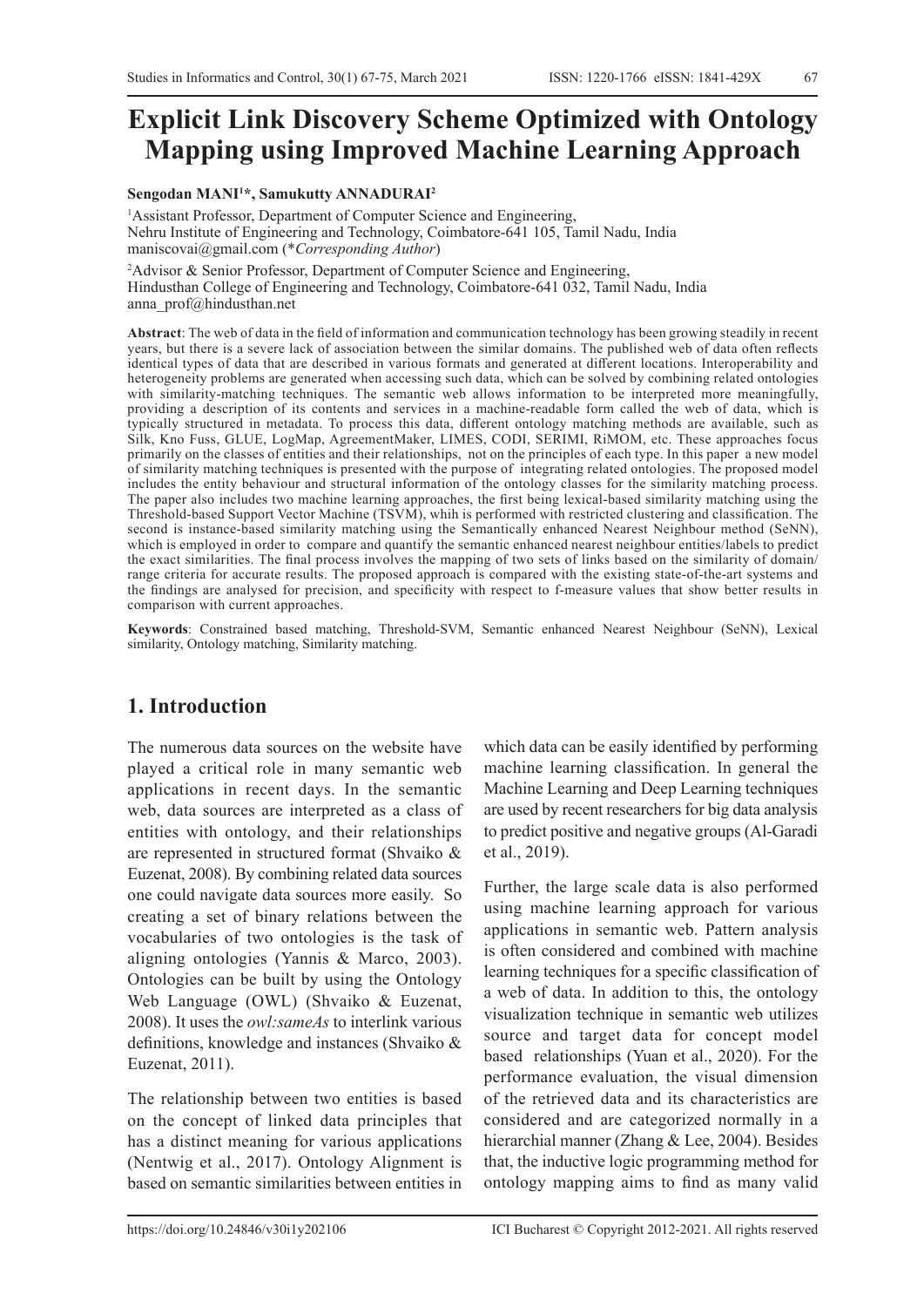mappings as possible between ontology concepts or entities, particularly for large ones. (Karimi & Kamandi, 2019).

Linked Data Principles has a representation of identity link with a property of RDF type (Shvaiko & Euzenat, 2008). This enables the OWL to create a variety of ontological applications such as DBpedia, Genomes, and FOAF that can be further aligned with several other datasets. In general, the semantic web relativity can enable one to find the concept of entities that map ontological uniqueness (Muhleisen & Jentzsch, 2011).



Figure 1. Basic flow of ontology mapping process

Figure 1 illustrates the general flow model of ontology mapping process which gives information about common ontology matching approach. For various real-world applications such as ontology integration, information retrieval and peer-to-peer communication, this approach is applicable (Thiéblin et al., 2020). The generic flow model takes the input as two ontologies, namely Q1 and Q2 that are loaded as in the memory model for preprocessing task. The input ontologies are generally parsed and normalized in preprocessing stage. The similarity of the ontology entities is determined by using the similarity computation. The findings are post-processed in order to avoid any inconsistencies. The validation is also done to map the right alignment in the RDF format that represents the relationship between the source and target entities of underlying ontologies.

The machine learning approach was implemented in the proposed work for better performance. The machine learning approach includes the Threshold Support Vector Machine algorithm (TSVM) and Semanticaly enhanced Nearest Neighbour algorithm (SeNN). TSVM is employed in order to classify the entity labels and SeNN to classify the final alignments for categorizing the exact mappings. For the analysis and evalution, the information retrieval metrics are considered such as precision, recall and f-measure in order to carry out the performance measures.

This paper is organized as follows. Section 2 includes a literature survey of the related works, while section 3 describes the specific existing methods. Section 4 proposes the novel technique for similarity matching using machine learning approach and section 5 presents the results and discussion part, which compares the performance results with those of the existing approach. Finally, section 6 concludes the proposed methodology and presents future enhancement approaches.

# **2. Literature Survey**

Syntactic and semantic data are the basis of the element-level matching approach and structurallevel matching approach in ontology mapping (Nguyen & Conrad, 2015). These are typically based on formal & informal resources, string data, linguistic data, instance data and individual data (Li et al., 2018). The data of meaning, content, structure, element, semantic, syntactic, terminology, and extensional entities is a major goal of the ontology matching approach (Liping et al., 2007).

The visual analytic measure of ontology mapping approach is constructed with VA model and it is proposed as VIS4ML. The CNN and RNN approaches are applied in machine learning based ontology mapping. Various examples are examined with the web of ontology language and the IO entity is applied to the data preprocessing, which reduces the performance by increasing the number of stages in ML (Sacha et al., 2018).

Kaladevi and Geetha (2016) have reviewed various ontology mapping techniques based on semantic web data. This review investigates the applications of semantic-based ontology mapping, particularly in the fields of data integration, data transformation, and information retrieval systems. It compares data between an object and a source's reference point based on concept/technical characteristics. OAEI database is utilized for the variety of applications in ontology mapping. The methodologies used here are typical of semantic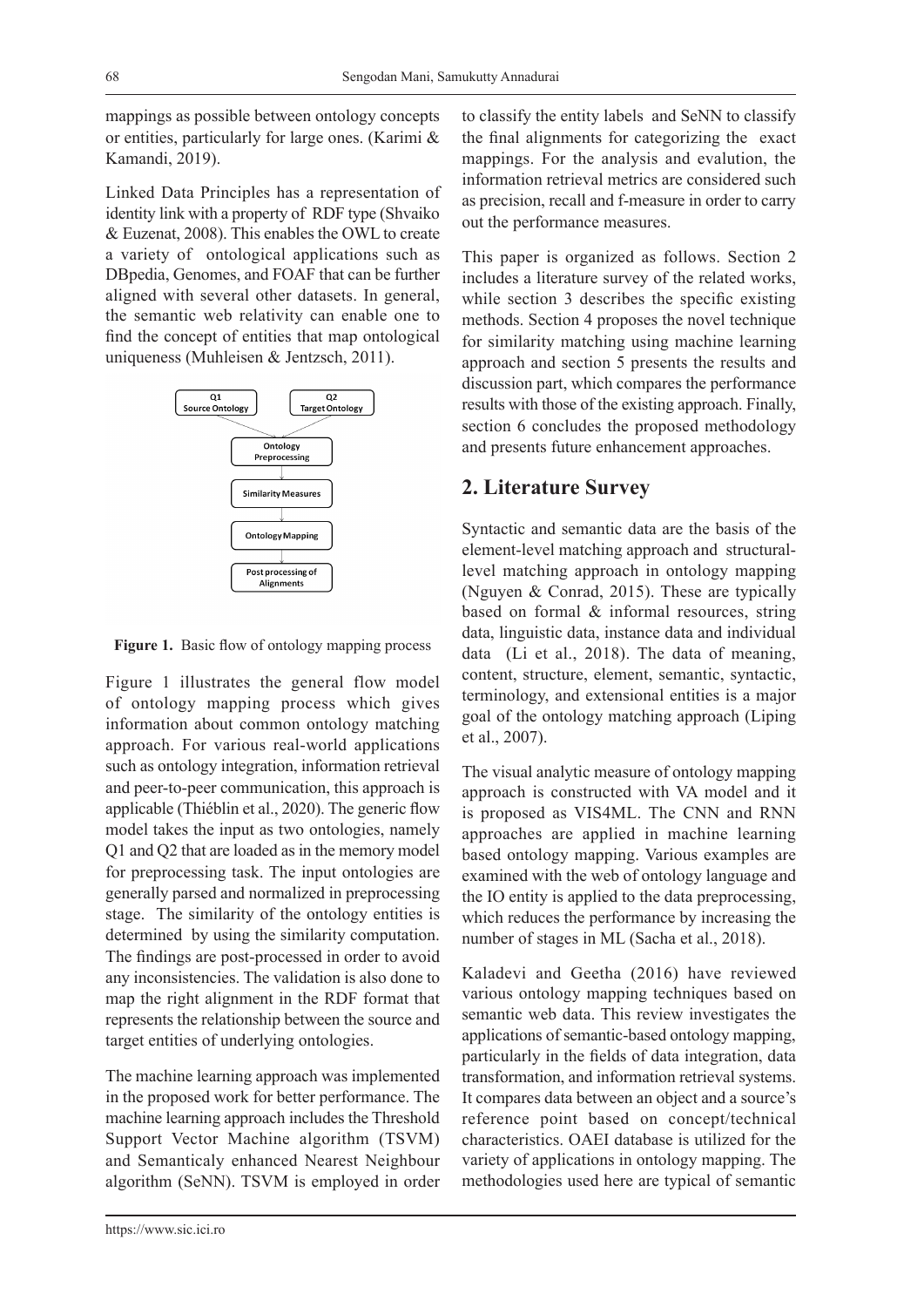web mining technique, which utilizes structure,

instance, terminology, semantic reasoning and other hybrid approaches (Osman et al., 2021).

Heflin & Song (2016) have described that ontology instance mapping model is based on knowledge graph analysis. Interlinked data is mapped and provides the knowledge graphs for identifying ontologies based on the concept of entities. The scaling entities are used to perform large-scale datasets using an instance-based matching approach (Zhang & Haglin, 2016). Semantic web data contains the format of RDF and OWL (Otero-Cerdeira et al., 2015). OAEI benchmark dataset performs data transformation and data deletion using LogMap, Serimi, EPWNG and DisNGram testing tools. The drawback of this method shows up when performing the interlinking of ontologies with multiple selections. A modified version of fuzzy logic was proposed in ontology mapping in realtime XML data (Li et al., 2018). The GLUE is one of the semi-automatic techniques for ontology matching but the major problem of GLUE is that it requires a large number of instances associated with the nodes in taxonomies and these are not available in most ontology mapping cases (Doan et al., 2003). YAM++ is an extensible ontology matching system but the efficiency of the results depends upon the initial stage of matching (Ngo & Bellahsene, 2012).

To detect and repair unsatisfiable classes during the matching process, LogMap implements a sound and highly scalable ontology reasoner as well as a greedy diagnosis algorithm (Jiménez-Ruiz & Grau, 2011). The Wiktionary Matcher is a simple level matcher that uses an online lexical resource in matching process (Paulheim, 2019).

Shao et al. (2016) have described the instance matching approach based on the iterative framework. This approach is performed with RiMOM tool and it uses algorithms with a view to using the knowledge-based approach. The blocking technique is used in the similarity aggregation model to enhance the experimental results of the matching process. The interactive configuration is aligned on the input data and it is pre-processed by blocking strategy. The similarity obtained by the aggregation method is used to

validate the matching model. Based on the queue model, the subject and object are predicted, which allows one to measure the performance score in order to validate the overall methodology and the instance pair is generated and the experimental results of similarity values are validated.

# **3. Existing Methods**

In ontology matching, although the initial stage of simarity comparison is based on syntactic data, it is extended by making use of structural information (Ngomo & Auer, 2011). Further, various machine learning techniques are employed to perform ontology matching based on the applications of web of data (Zhang & Lee, 2004). In addition, WordNet dictionary is widely used for web data integration, which utilizes lexical similarity and structural similarity methods (Varelas et al., 2005). In order to evaluate the ontology matching outcome, OAEI benchmark dataset is used.

There are many current ontology matching systems, such as RiMOM, GLUE, Lily, CIDER, LogMap, AgreementMaker, YAM++, Silk, MapPSO, TaxoMap, etc., which use lexical and structural information for their computation of similarity (Hussain & Srivatsa, 2012). GLUE uses the machine learning classification model for its similarity computation (Doan et al., 2003; Yuan et al., 2019, 2020).

The existing ontology matching system uses the structural based similarity measure, semanticbased similarity measure and lexical based similarity measures for mapping the web of data (Zheng et al., 2010). Most of the existing approaches focus primarily on the classes of entities and their relationships, not on the principles of each type. The literature survey helps one understand the drawbacks of the existing approach and enables one to propose a new ontology matching model by using machine learning approaches of the threshold-based SVM and the semantic enhanced nearest neighbour. The threshold-based SVM is employed for classification process and the semantically enhanced nearest neighbor is employed for the clustering of semantic mining. The proposed work has improved the ontology mapping model, which aligns related ontologies by determining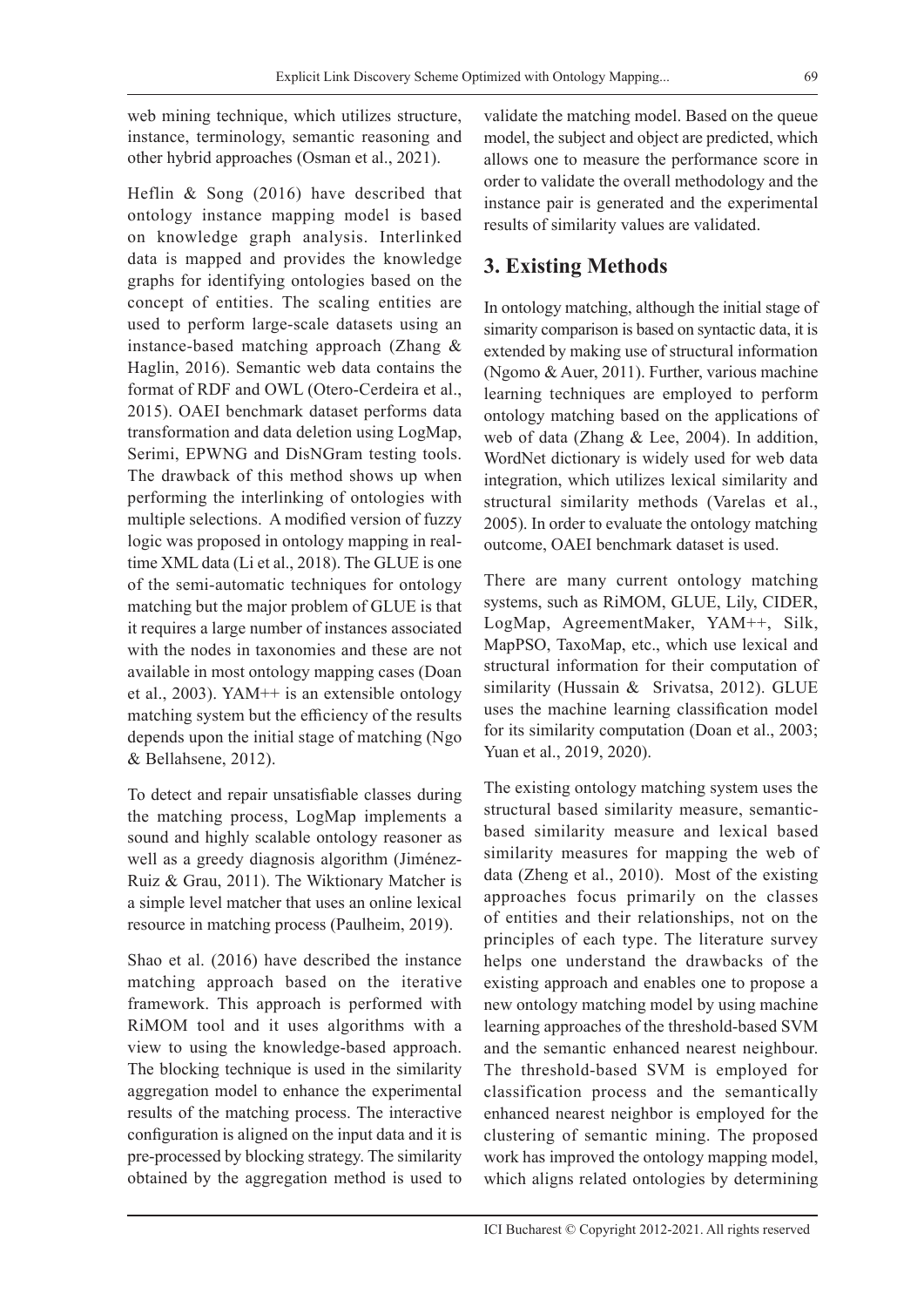the explicit relation between two web datasets, using a machine learning approach. This link discovery scheme can be used in a number of web-based applications.

### **4. Proposed Methods**

The proposed ontology mapping approach is performed with the OAEI database. Here, two forms of evaluation tracks such as the anatomy and conference track from the OAEI 2019 background are employed by the Thresold Support Vector machine learning algorithm for mapping ontologies. Similarity vector can be constructed by constrained based and instance-based approach. The value of the assessed ontology elements may vary depending on the weight of an entity. SeNN approach for explicit link discovery improves the performance by adopting the nearest neighbour selection on ontology mapping. In machine learning, validation metrics such as precision and loss can be used to detect overfitting issues (Dietterich, 1995). This can be corrected during the TSVM model's training phase by using the determined class values. By comparing source and target ontologies, the unique web code is generated which is classified by support vector machine learning approach.



**Figure 2.** Process flow of proposed ontology mapping approach using TSVM

To predict the similarity of the entity instances, the semantic enhanced nearest neighbor (SeNN) approach was used here. The proposed work uses the OAEI 2019 dataset, which provides better results by comparison with LogMap, Agreement Maker and RiMOM IM, etc. (Shao et al., 2016). Semantic web data is structured on the preprocessing stage. The frequent occurrence of similarity value is predicted by domain or rangebased model. Here the overall process flow of the proposed ontology mapping is shown in Figure 2. Then the mapping operation is discovered by converting binary classification of similarity vector with TSVM algorithm (Liu et al., 2012). The similarity value is calculated by evaluating the tokenization of each neighbouring node on datasets; otherwise, untokenized frames are applied to the similarity value. If the similarity value is greater than the threshold value, the tokenized similarity value is added to the next neighbor's similarity value. In the proposed research work, two entities are selected to frame the unique ontology using a decentralized approach. Ontology alignment is mapped with constrained based approach and it maps the similarity matrix based on the weight function



**Figure 3**. The proposed framework of ontology matching using the proposed SeNN

The process flow of ontology matching approach is given in Figure 3. It evaluates the unique ontology as a format of <ontology1, ontology2, the relationship between two ontologies (sim (O1, O2)), ID >. Here, the Semantic enhanced Nearest Neighbor (SeNN) is proposed on the instance-based approach and the similarity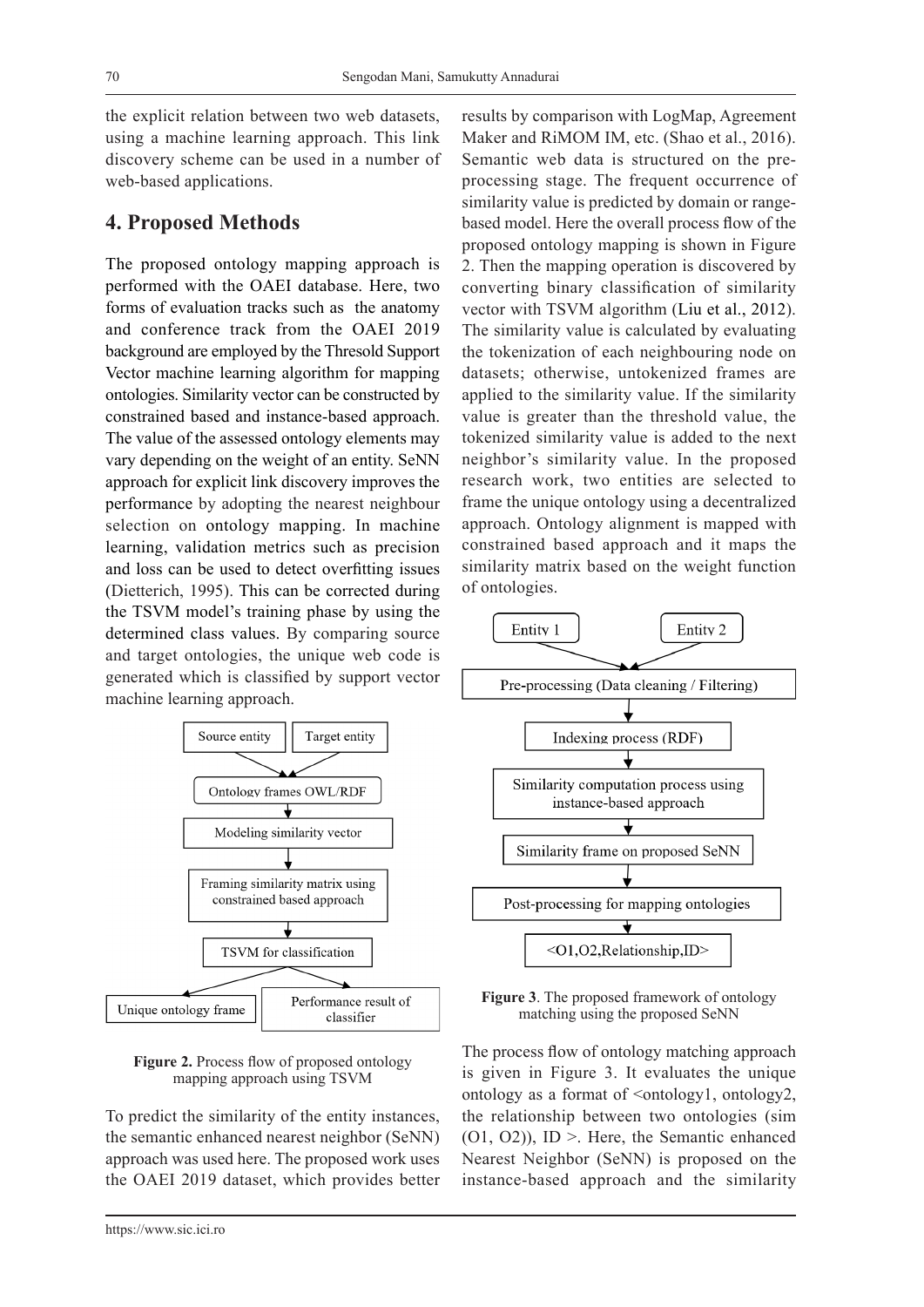matrix is constructed by finding the relationship between two entities using labelled ontologies, which is given in Table 1 below. Following this realisation, semantic web data is used to describe ontologies, which are then mapped using similarity measurements. When mapping from ontology O1 to O2, every entity in ontology O1 finds an appropriate entity in ontology O2 and gives their corresponding relationship. The corresponding relationship is normally determined by the similarity between the two entities (Chua & Goh, 2010).

|     | e2a          | e2i           | e2m          |
|-----|--------------|---------------|--------------|
| ela | Sim(e1a,e2a) | .             | Sim(e1a,e2m) |
| e1i | .            | Sim(e1i, e2j) | .            |
| e1n | Sim(e1n,e2a) |               | Sim(e1n,e2m) |

**Table 1.** Similarity matrix framing structure

O1, O2 are called source ontology and target ontology, respectively. Here  $e_i \in O1$ ,  $e_{2i} \in O2$ and  ${e_{1i}}$ *map*  ${e_{2i}} = f$ .

If f is null, there are no mapping relationships between e1i and e2j. To find the corresponding relationship between ontologies O1 and O2, entity similarities are computed. The range of values for each element is [0, 1]. The similarity matrix Mk is represented as  $M_k = \text{sim}(e_{1i}, e_{2j})_{nm}$ .

As it is shown in Table 1, where e1i  $(1 \le i \le n)$ and e2j  $(1 \le j \le m)$  are elements in ontology O1, and O2, respectively, sim(e1i, e2j ) is similarity of e1i and e2j with strategy k (Liu et al., 2012). The initial process of pre-processing includes two tasks, such as data cleaning and filtering for finalizing link configurations. Similarity computation is processed with a matching phase of two ontologies. The dice coefficient is calculated in order to identify the matched instance by varying threshold value.

$$
Sim(th) = \frac{2|Om \cap Sv|}{|Om| + |Sv|}
$$
 (1)

The number of matched outcomes 'Om' is determined by the threshold evaluation and the similarity vector 'Sv' is obtained using TSVM classification. The aim is to improve the similarity performance for adapting more applications

related to OAEI dataset. Post-processing technique performed by mapped ontologies and then the performance metric is analyzed for TSVM learning approach.

# **4.1 OAEI for Ontology Mapping Approach**

Ontology Alignment Evaluation Initiative is a coordinating community who evaluates ontology matching tools. The main goal of OAEI is to assess the strength and weakness of the matching process in ontology mapping. OAEI contributes to the improvement of the ontology alignment algorithms and techniques. A large set of semantic and syntactic datasets is loaded to perform the best ontology matching process. Instance matching and web data interlinking are performed based on the OAEI 2019 campaign. Here the multi-strategy mapping approach is employed for mapping similar attributes. The semantic similarity is framed by defining the rules/conditions in order to obtain an unique ontology based on the OAEI database.

#### **4.2 Proposed ML Classification**

The proposed research work uses thresholdbased support vector machine learning approach for mapped ontology classification based on constrained based approach and the instance-based model utilizes SeNN. Here the proposed Support Vector Machine learning algorithm with an enhanced random selection of threshold-based approach is employed for the classification of extracted data. The Link discovery scheme is performed with a machine learning approach. The trained ontologies are given to the testing process and it provides the performance metrics results such as f-measure, precision, and recall. The mapped data is identified as the expression below.

$$
Om = \{(a_1, b_1), (a_2, b_2) \cdots (a_n, b_n)\}\tag{2}
$$

*Semantics<sub>im</sub>*
$$
(O_1, O_2) =
$$
  
\n
$$
\max \left\{ \begin{aligned} weight (webdata1 \& 2), \\ (label1 \& 2), \\ (comment1 \& 2) \end{aligned} \right\}
$$
\n(3)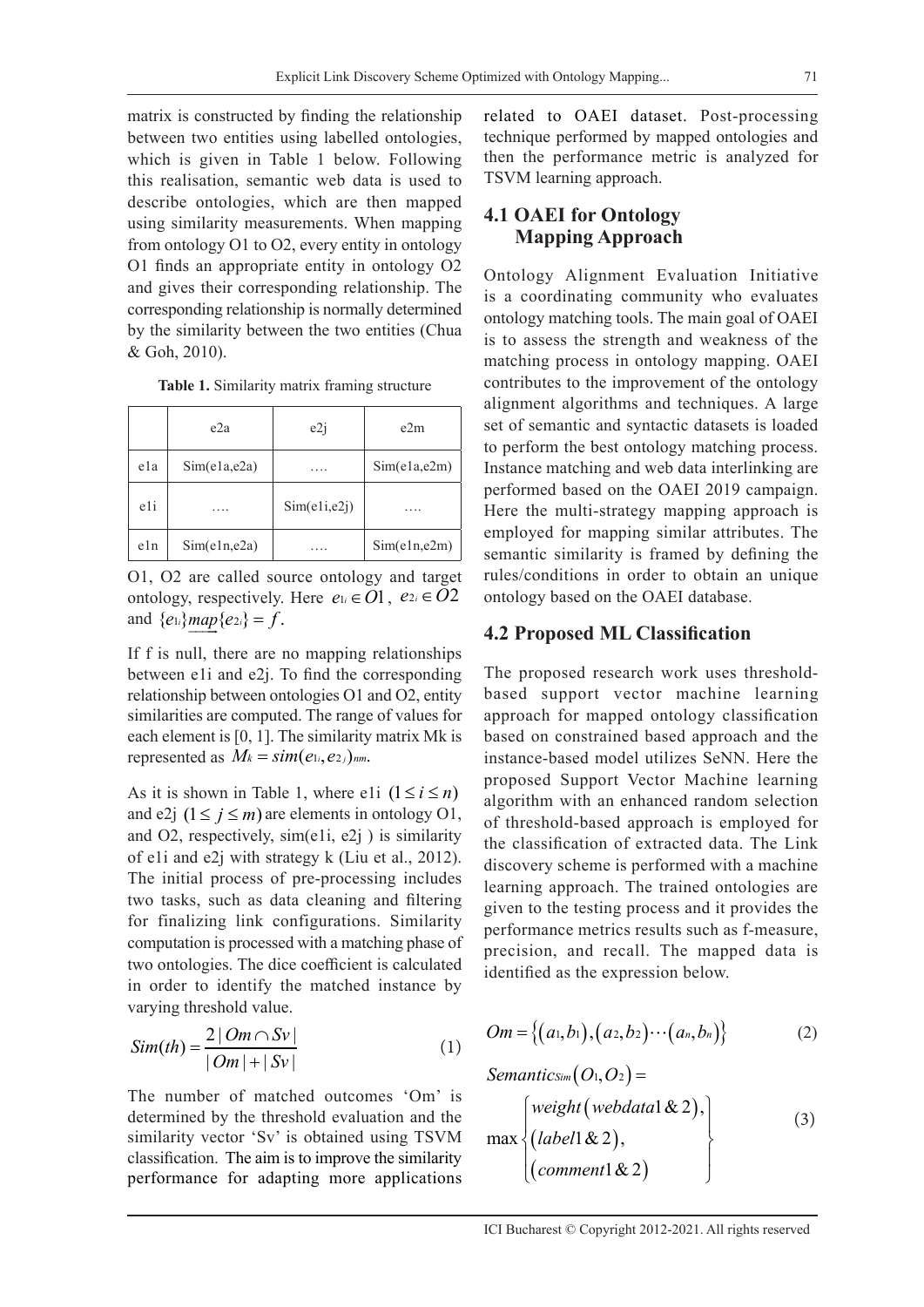Similarity vector may help one analyze the mapping configurations, which are given by

$$
Sv = \{(a_1, b_1), (a_2, b_2) \cdots (a_k, b_k)\}\tag{4}
$$

Both of these above-mentioned equations are represented by the expression below which indicates the total amount of mapping results, which is given by,

$$
Ot = |Om \cap Sv|
$$
 (5)

The threshold-based SVM algorithm uses different threshold values to perform similarity matching. An amount of matched entities are represented with right matching that is '*Ot*'; from this, the wrong matching 'w' and non-matching 'n' ontologies are expressed as follows, which helps one evaluate the performance metrics:

$$
Wrong Matching \{w - Ot\} \tag{6}
$$

$$
Non-Matching \{n - Ot\} \tag{6.1}
$$

The feature class is mapped with *RDF: type* of feature code. RDF and CSV files are loaded as the source and target entity and it selects the link type of *owl:sameAs*. Matched rules are selected with a multi-dimensional approach. String similarity measure and numerical analysis are mapped with relationship between each web dataset. The TSVM training algorithm is employed to represent the instance of the given entity and it predicts the categories of anatomy and conference tracks. A clear gap of instance is divided and it maps the high-dimensional matches for obtaining the best match. The training data is mapped with the feature of a task using the feature space vector. SeNN's training data is stored as a sequence pattern, and the testing stage includes an entity pair that tests similarity in order to provide matched ontologies.

In the classification algorithm, the training process extracts the similarity matrix and predicts the actual value and the aggregated value. In the testing process, the training model is extracted in order to obtain the similarity matrix by getting actual value and by comparing actual and system alignment results the performance metrics result is obtained by the classifier. By this proposed model, the similarity measure rectifies the problem of link utilization in memory by the use

of TSVM approach in link discovery scheme. Alignment coherence evaluation is performed in the context of the post-processing approach to generate coherent alignments. For both of these methods, two datasets are processed, and the better similarity results are evaluated.

# **4.3 Performance Metrics**

The proposed research work analyses the performance of improved machine learning approaches that developed a novel technique in SVM and k-Nearest Neighbor by using threshold model and semantic nearest neighbour algorithms, respectively. After matching the similarity values of entities the mapped ontology is creating the unique set of ontology links. The thresholdbased support vector machine learning is a supervised machine learning technique, which is applied to the RDF type of web data to perform classification. Similarity computation process uses a semantic relationship between two ontologies and it discovers the link though the similarity matrix formation approach. During the evaluation process the precision, recall, and f-measure score is analysed for improving classification accuracy.

$$
Precision = \frac{Ot}{w} \tag{7}
$$

$$
Recall = \frac{Ot}{n}
$$
\n(8)

$$
Fmeasure = \frac{2TP}{2TP + FN + FP}
$$
 (9)

Data interlinking process matches the instances by originating schema-based classification. The process involves equivalence mining, coherence, web linkage, and feature configurations. Precision and recall are employed with a view to evaluating the f-measure score for mapped results. The weighted average value of the above analysis helps one find the accuracy of the classifier.

# **5. Experimental Results and Discussion**

Thus the design model of ontology mapping was applied for OAEI test datasets evaluation using threshold-based support vector machine learning approach. The source database is labelled as a, b, c, and so on, and mapping iteration is performed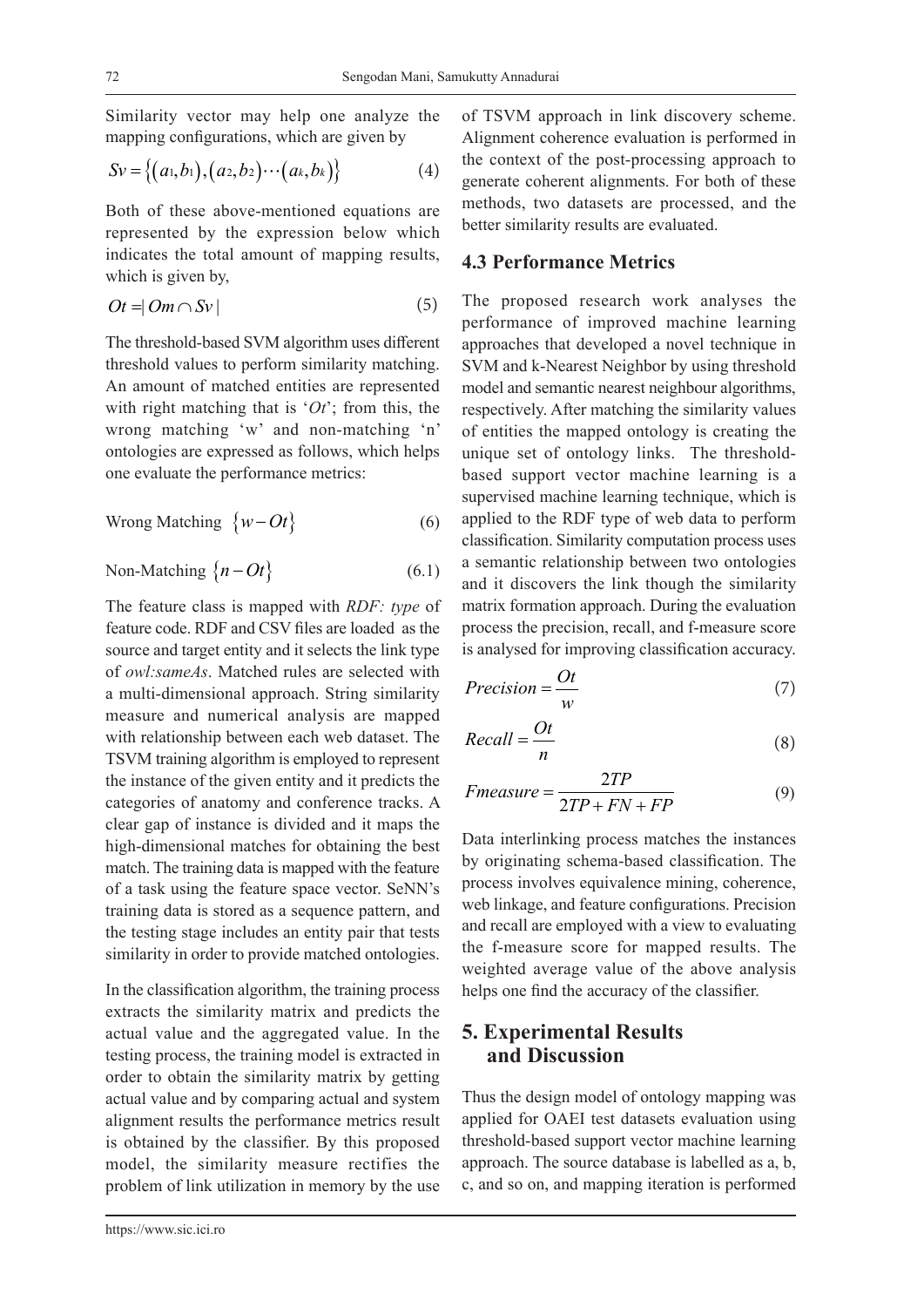in order to obtain a similarity matrix using the rule-based constrained match algorithm.

The anatomy and conference track characteristics of the OAEI dataset considered for this study are given in Table 2. The values of precision, recall and f-measure for Wiktionary, LogMap, Proposed TSVM and Proposed SeNN for anatomy and conference track are analysed. The performance of proposed TSVM and Proposed SeNN shows higher values in comparison with Wiktionary and LogMap as it is illustrated in Table 3.

The TSVM model is trained using the class value of the input ontologies being compared, which classifies entity pairs by creating positive and negative classes based on the threshold value. By comparing this, it was found that the overall performance of the proposed ontology mapping technique is better than that of other traditional approaches. Here the improvement achieved through the threshold-based SVM approach and the semantic enhanced nearest neighbor approach contributes to obtaining the results. The graph model of performance values for the anatomy track and conference track is shown in Figures 4 & 5.



**Figure 4.** Performance result of Anatomy track



**Figure 5.** Performance result of Conference track

**Table 2.** Characteristics of OAEI

| Track            | <b>Test cases (Track)</b> | <b>Relation</b> | Confidence | Evaluation     | Language |
|------------------|---------------------------|-----------------|------------|----------------|----------|
| Anatomy track    | (11)                      | $=$             | [01]       | $Open + blind$ | EΝ       |
| Conference track | 2(9)                      | $=$             | TO 1       | Open           | EΝ       |

| <b>Methods</b>          | <b>Precision</b> | Recall | <b>F-measure</b> |  |  |  |  |  |
|-------------------------|------------------|--------|------------------|--|--|--|--|--|
| <b>Anatomy track</b>    |                  |        |                  |  |  |  |  |  |
| Wiktionary              | 0.968            | 0.73   | 0.83             |  |  |  |  |  |
| LogMap                  | 0.918            | 0.846  | 0.88             |  |  |  |  |  |
| Proposed TSVM           | 0.976            | 0.864  | 0.916            |  |  |  |  |  |
| Proposed SeNN           | 0.981            | 0.896  | 0.936            |  |  |  |  |  |
| <b>Conference track</b> |                  |        |                  |  |  |  |  |  |
| Wiktionary              | 0.74             | 0.64   | 0.69             |  |  |  |  |  |
| LogMap                  | 0.80             | 0.57   | 0.67             |  |  |  |  |  |
| Proposed-1TSVM          | 0.945            | 0.866  | 0.90             |  |  |  |  |  |
| Proposed -2 SeNN        | 0.97             | 0.876  | 0.92             |  |  |  |  |  |

#### **Table 3.** Comparison of results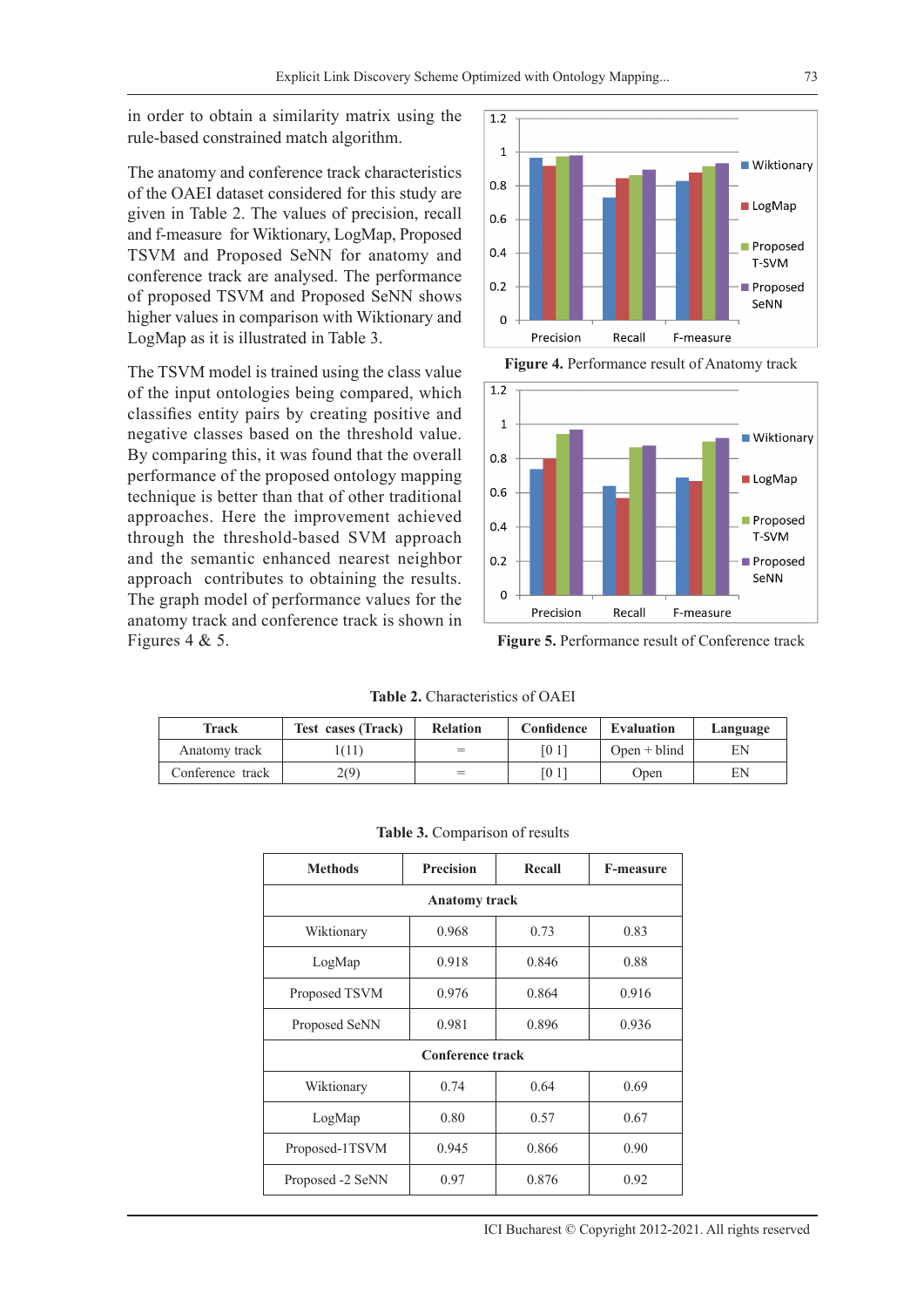Figures 4 and 5 illustrate an image comparison of the different methods for ontology mapping, showing that, when compared to Wiktionary and Logmap, both semantic-based analysis and TSVM are capable of mapping two class values effectively, with a precision of over 98 percent.

### **6. Conclusion and future scope**

The ontology matching technique proposed in this paper uses two different approaches to measure the similarities between entities. These are Threshold-based SVM and Semantic enhanced Nearest Neighbor approaches. Both of these supervised learning methods use machine learning's data classification technique to predict related data. Furthermore, both systems learn web data instances and add labels derived from input ontology datasets to the training process. The trained data is used to evaluate the ontology instances in order to predict a similar instance using TSVM and SeNN techniques. Although the

# **REFERENCES**

Al-Garadi, M. A., Hussain, M. R., Khan, N., Murtaza, G., Nweke, H. F., Ali, I., Mujtaba, G., Chiroma, H., Khattak, H. A. & Gani, A. (2019). Predicting cyberbullying on social media in the big data era using machine learning algorithms: Review of literature and open challenges, *IEEE Access*, *7*, 70701-70718.

Chua, W. W. K. & Goh, A. E. S. (2010). Techniques for discovering correspondences between ontologies, *International Journal of Web and Grid Services*, *6*(3), 213-243.

Dietterich, T. (1995). Overfitting and undercomputing in machine learning, *ACM computing surveys (CSUR)*, *27*(3), 326-327.

Doan, A., Madhavan, J., Dhamankar, R., Domingos, P. & Halevy, A. (2003). Learning to match ontologies on the semantic web, *VLDB journal*, *12*(4), 303-319.

Heflin, J. & Song, D. (2016). Ontology instance linking: towards interlinked knowledge graphs. In *Proceedings of the AAAI Conference on Artificial Intelligence*, *30*(1), (pp. 4163-4169).

Hussain, M. M. & Srivatsa, S. K. (2012). A study of different ontology matching systems, *International Journal of Computer Applications*, *37*(8), 10-16.

Jiménez-Ruiz, E. & Grau, B. C. (2011). Logmap: Logic-based and scalable ontology matching. In *International Semantic Web Conference* (pp. 273- 288). Springer, Berlin, Heidelberg.

learning and testing phase of the proposed system differ as operation is concerned, both approaches obtain the best results by experimental analysis of the OAEI 2019 dataset. The proposed system is compared with two other common ontology matching systems like Wiktionary and LogMap. The outcomes are evaluated and analyzed in terms of precision, recall and f-measure values. Overall, the proposed system outperforms conventional standard systems in all respects.

A possible future expansion of this work could focus on combining the proposed system with terminological based matching approach and structural-based matching approach to create a collaborative ontology matching system model. Though such a system would largely depend on the estimation of weight calculation due to the variation in different data types under consideration, the recommendation for logistic regression and linear weight assessment could provide promising results in similarity findings.

Kaladevi, R. & Geetha, G. (2016). Technical review on ontology mapping techniques, *Asian Journal of Information Technology*, *15*(4), 676-688.

Karimi, H. & Kamandi, A. (2019). A learning-based ontology alignment approach using inductive logic programming, *Expert Systems with Applications*, *125*, 412-424.

Li, W., Yan, L., Zhang, F. & Chen, X. (2018). A formal approach of construction fuzzy XML data model based on OWL 2 Ontologies, *IEEE Access*, *6*, 22025-22033.

Liping, Z., Cuangyao, L., Yongguon, L. & Jing, S. (2007). Design of ontology mapping framework and improvement of similarity computation, *Journal of Systems Engineering and Electronics*, *18*(3), 641-645.

Liu, L., Yang, F., Zhang, P., Wu, J. Y. & Hu, L. (2012). SVM-based ontology matching approach, *International Journal of Automation and Computing*, *9*(3), 306-314.

Muhleisen, H., & Jentzsch, A. (2011). Augmenting the web of data using referers. In *Proceedings of Workshop on Linked Data on the Web* (pp. 42-46).

Nentwig, M., Hartung, M., Ngonga Ngomo, A. C. & Rahm, E. (2017). A survey of current link discovery frameworks, *Semantic Web*, *8*(3), 419-436.

Ngo, D. & Bellahsene, Z. (2012). YAM++: A multistrategy based approach for ontology matching